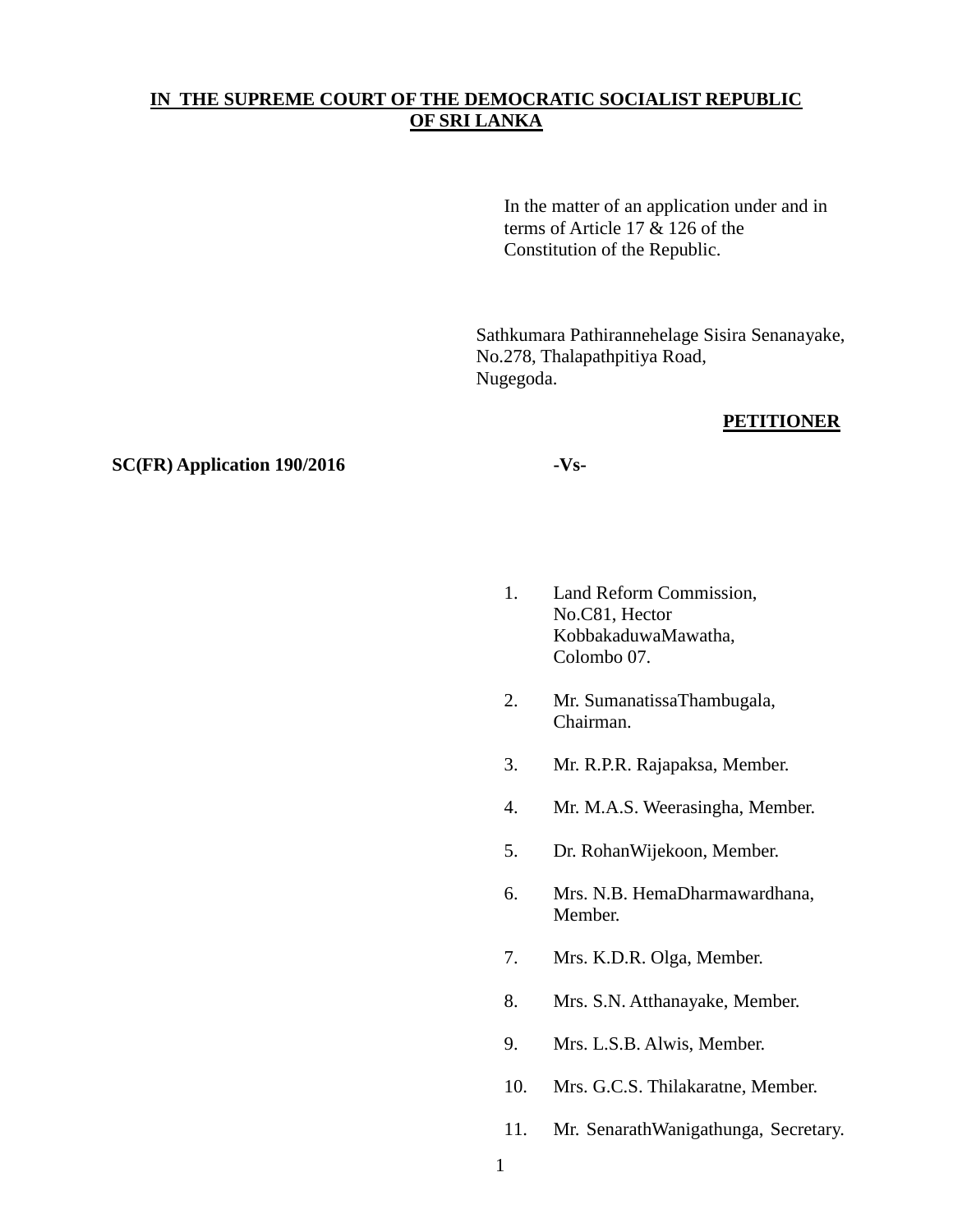The  $2<sup>nd</sup>$  to  $11<sup>th</sup>$  Respondents all of,

Land Reform Commission, No. 81, Hector KobbakaduwaMawatha, Colombo 07.

12. Hon. Attorney General, Attorney General's Department, Colombo 12.

#### **RESPONDENTS.**

## BEFORE: **: SISIRA J.DE ABREW, J**

# **UPALY ABEYRATHNE, J &**

## **K.T.CHITRASIRI, J**

COUNSEL : J.C. Weliamuna with SulakshanaSenanayake for the Petitioner.

Dr. S.F.A.Coorey for the  $1<sup>st</sup>$  to  $11<sup>th</sup>$  Respondents.

RajithaPerera SSC for the Hon. A.G (the 12<sup>th</sup> Respondent)

ARGUED ON: **:** 27.09.2016

WRITTEN SUBMISSION TENDERED ON : 5.10.2016 by the Petitioner 15.11.2016 by  $1<sup>st</sup>$  to  $11<sup>th</sup>$  Respondents 5.10.2016 by the  $12<sup>th</sup>$  Respondents

DECIDED ON :15.2.2017

SISIRA J. DE ABREW, J

 The Petitioner by this petition seeks a declaration that his fundamental rights guaranteed by Article 12 and 14(1)(g) of the Constitution have been violated by the  $1<sup>st</sup>$  to  $11<sup>th</sup>$  Respondents. This court by its order dated 7.7.2016, granted leave to proceed for the alleged violation Article 12 and  $14(1)(g)$  of the Constitution by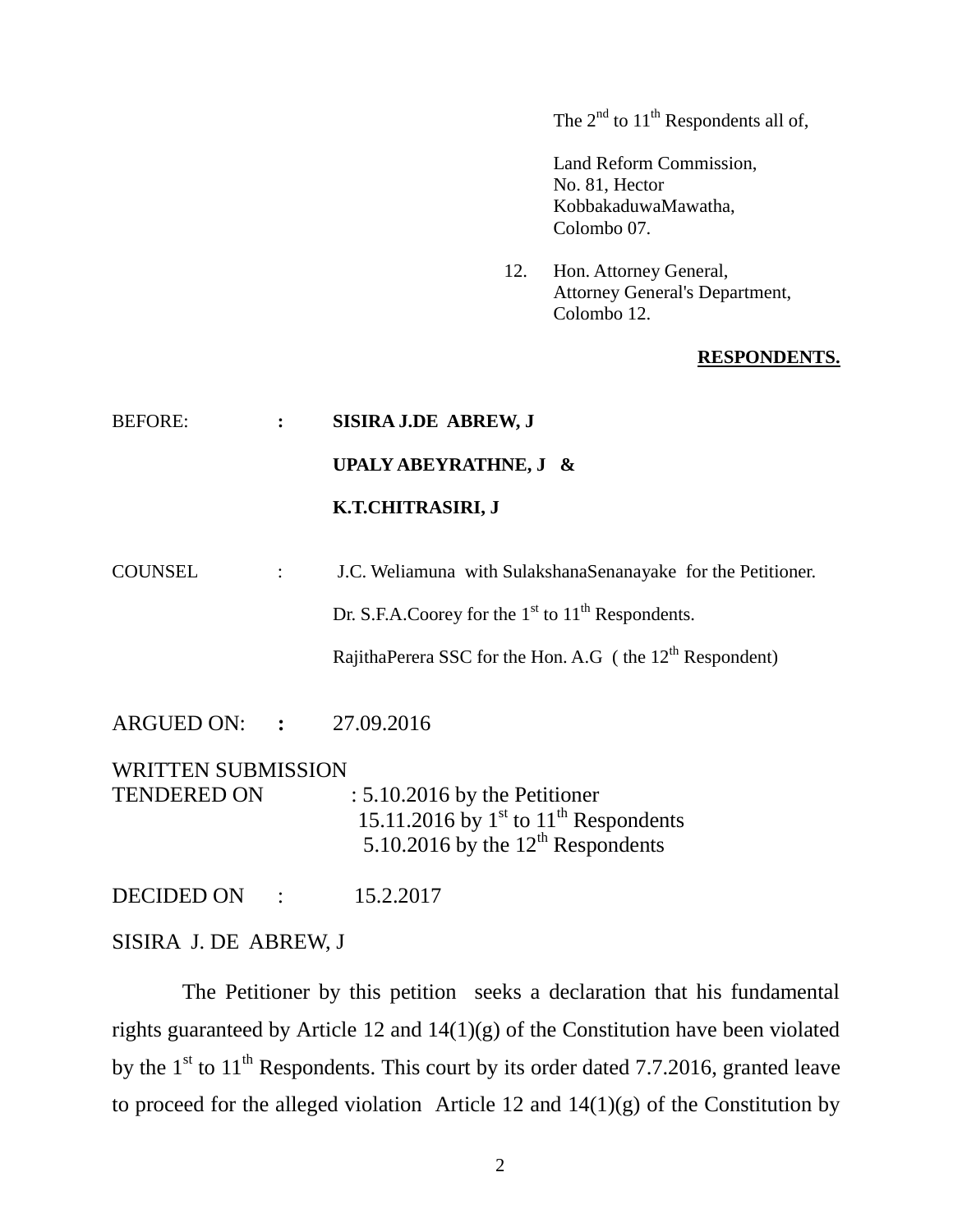the  $1<sup>st</sup>$  to  $11<sup>th</sup>$  Respondents .

 The Petitioner submits that pursuant to an advertisement published in a newspaper for the post of Director Finance of the Land Reform Commission (LRC), he submitted an application to the LRC for the said post; that after an interview, he was informed by letter dated 6.4.2016 (signed by the  $2<sup>nd</sup>$  Respondent) that he would be appointed to the post of Director Finance of the LRC with effect from 15.5.2016; that he tendered letter of resignation to his earlier company as he got the said letter; that he informed the Chairman LRC  $(2^{nd}$  Respondent) that he would accept the appointment; that the letter of appointment dated 22.4.2016 (P8) to the post of Director Finance with effect from 15.5.2016 was issued to him; that by letter dated 27.4.2016 (P9) he informed the  $2<sup>nd</sup>$  Respondent that he would accept the appointment stated in P8; that on or about 5.5.2016 he received a letter dated 28.4.2016 marked P10 from the  $2<sup>nd</sup>$  Respondent stating that his aforementioned appointment to the post of Director Finance had been temporarily suspended until further notice; that the letter marked P10 has not disclosed any reasons for the suspension of the said appointment; that he has not received any further communication from the Respondents regarding the above suspension; that he is in dire situation with regard to his employment having already given his resignation from his place of employment; and that his fundamental rights guaranteed by Article 12 and  $14(1)(g)$  of the Constitution have been violated.

The  $2<sup>nd</sup>$  Respondent, the Chairman of the LRC, in his affidavit filed in this court, states that the Petitioner was selected to the post of Director Finance as he was the best amongst the candidates who were present for the interview; that the letter marked P10 was sent to the Petitioner by the  $1<sup>st</sup>$  the Respondent Commission (LRC); that the  $1<sup>st</sup>$  Respondent received a letter sent by the Petitioner marked P9; that the reason for sending the letter marked P10 was the order received by the  $1<sup>st</sup>$ Respondent by letter dated 22.4.2016 marked 1R3 from the Secretary to the Ministry of Lands to suspend all proceedings regarding the appointment of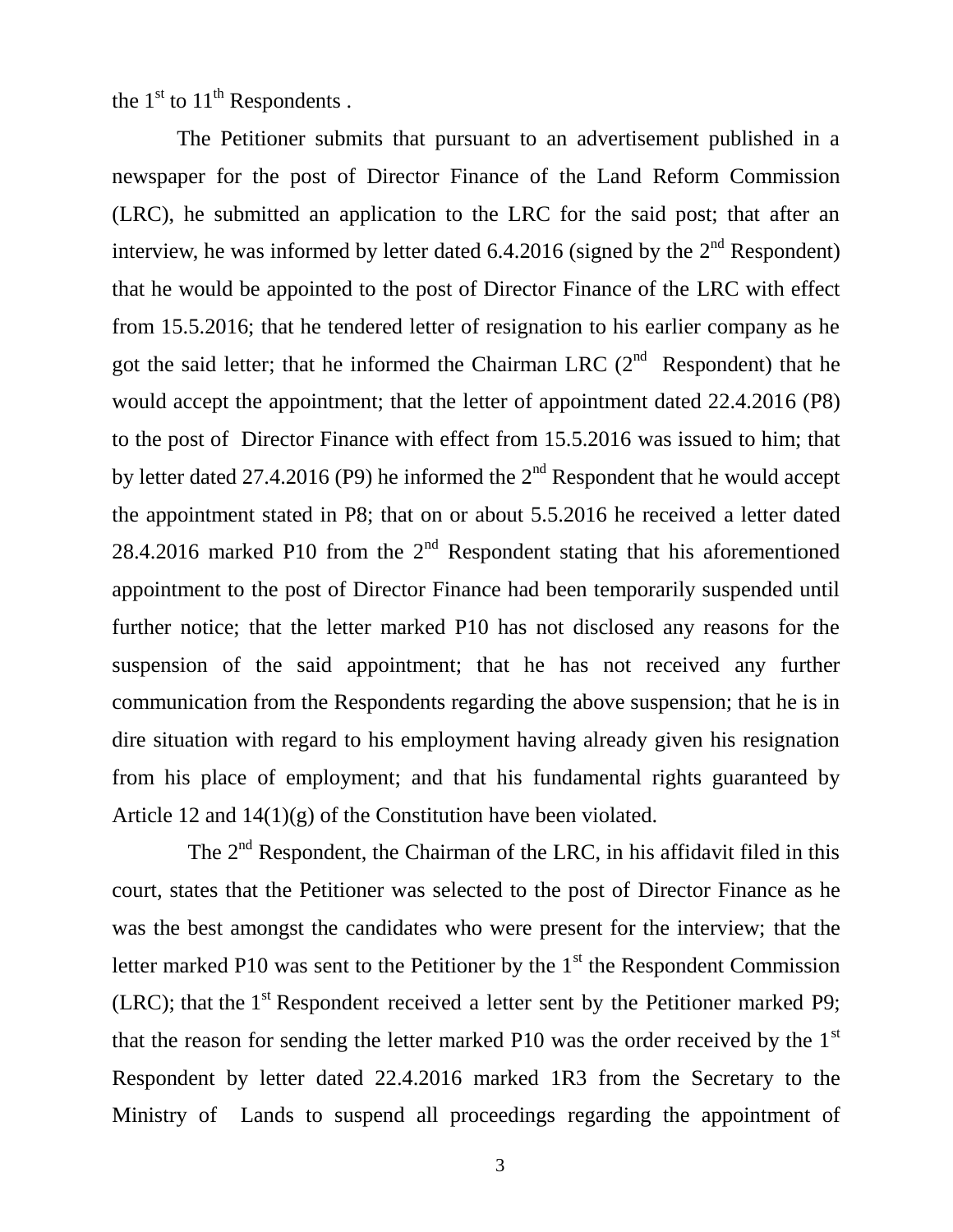Director Finance until proper investigation would be held.

The contention of learned counsel for the  $1<sup>st</sup>$  to  $11<sup>th</sup>$  Respondents (Dr.Sunil Cooray) was that the Minister had issued a directive to the Secretary to the Ministry of Lands to conduct an investigation/inquiry with regard to the appointment of Director Finance and as such the Secretary to the Ministry of Lands issued the letter marked 1R3 suspending all proceedings regarding the appointment of Director Finance. Dr.Cooray further submitted that the Minister has the power to do so under Section 47(1) and 47 (3) of the Land Reform Law; that the Minister should have been made a party; that the Minister is a necessary party; and that the petition should be dismissed as the necessary is not before court. I now advert to this contention. Has the Minister issued a directive to the Secretary to the Ministry of Lands to conduct an investigation/inquiry with regard to the appointment of Director Finance? On this question the  $2<sup>nd</sup>$  Respondent relies on the document marked 1R3 which was signed by the Secretary to the Ministry of Lands. But the letter marked 1R3 does not refer to the appointment Director Finance. It refers to the appointment of an Accountant. Therefore it cannot be said that the Minister had issued a directive to the Secretary to the Ministry of Lands to conduct an investigation/inquiry with regard to the appointment of Director Finance. Further in my view, the  $2<sup>nd</sup>$  Respondent has no authority to suspend the appointment of Director Finance acting under 1R3 since it refers to the appointment of an Accountant. It has to be noted here that the Petitioner's appointment is with regard to the Director Finance. I would further like to observe the following matters. According to 1R3 which is a letter signed by the Secretary to the Ministry of Lands, the  $2<sup>nd</sup>$  Respondent has received it (1R3) on 22.4.2016. When the  $2<sup>nd</sup>$  Respondent issued the letter dated 28.4.2016 marked P10, the  $2<sup>nd</sup>$ Respondent had not referred to 1R3.

 When I consider all the above matters, I am unable to agree with the contention of Dr. Sunil Cooray.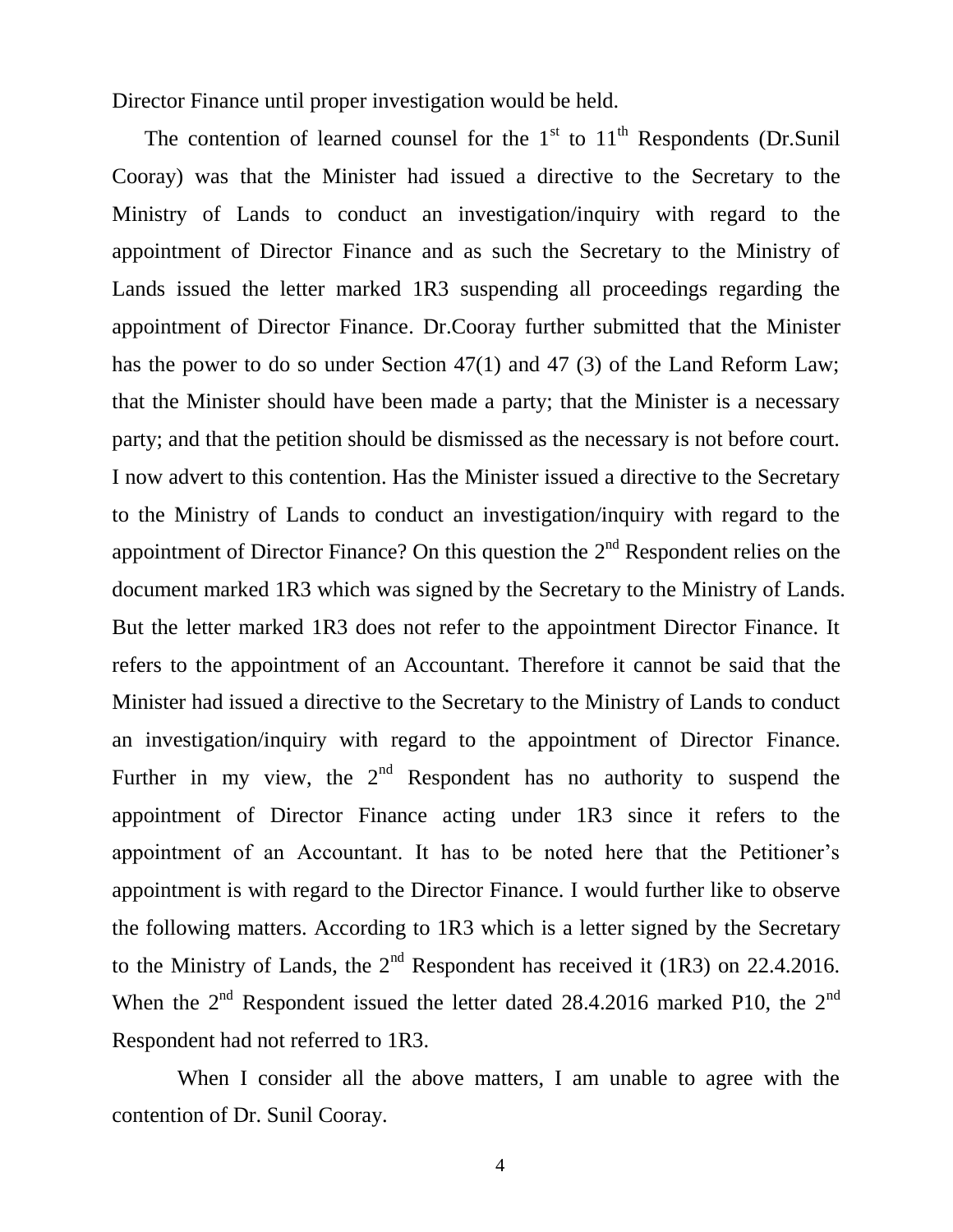Article 12(1) of the Constitution reads as follows. "All persons are equal before the law and are entitled to the equal protection of the law."

 Article 14(1) (g) of the Constitution reads as follows. "Every citizen is entitled to the freedom to engage by himself or in association with others in any lawful occupation, profession, trade, business or enterprise."

 It appears from the above facts that the Petitioner has resigned from his employment in his earlier company since he was appointed to the post of Director Finance in the LRC. When I consider all the matters set out above, I hold that the letter issued on 28.4.2016 by the  $2<sup>nd</sup>$  Respondent marked P10 temporarily suspending the appointment of the Petitioner to the post of Director Finance is illegal and violates Article  $12(1)$  and  $14(1)(g)$  of the Constitution and that therefore it cannot be permitted to stand.

For the above reasons, I hold that the  $1<sup>st</sup>$  and the  $2<sup>nd</sup>$  Respondents have violated the fundamental rights of the Petitioner guaranteed by Article 12 and  $14(1)(g)$  of the Constitution. There is no strong evidence before court that the 3<sup>rd</sup> to 11<sup>th</sup> Respondents have violated the fundamental rights of the Petitioner.

 For the aforementioned reasons, I declare that the said letter dated 28.4.2016 issued by the  $2<sup>nd</sup>$  Respondent marked P10 to the Petitioner is null and void and direct the  $1<sup>st</sup>$  Respondent, the  $2<sup>nd</sup>$  Respondent (the present holder of the office of the Chairman LRC) and the present members of the LRC to appoint the Petitioner to the post of Director Finance of the LRC on the same terms and conditions stated in the letter of appointment dated 22.4.2016 issued to the Petitioner marked P8. I further direct the  $1<sup>st</sup>$  Respondent, the  $2<sup>nd</sup>$  Respondent (the present holder of the office of the Chairman LRC) and present members of the LRC to implement the letter of appointment issued to the Petitioner dated 22.4.2016 marked P8. They are further directed to implement the directions given in this judgment within one month from the date of this judgment. I do not make an order regarding compensation since I have ordered the implementation of P8. Considering all the